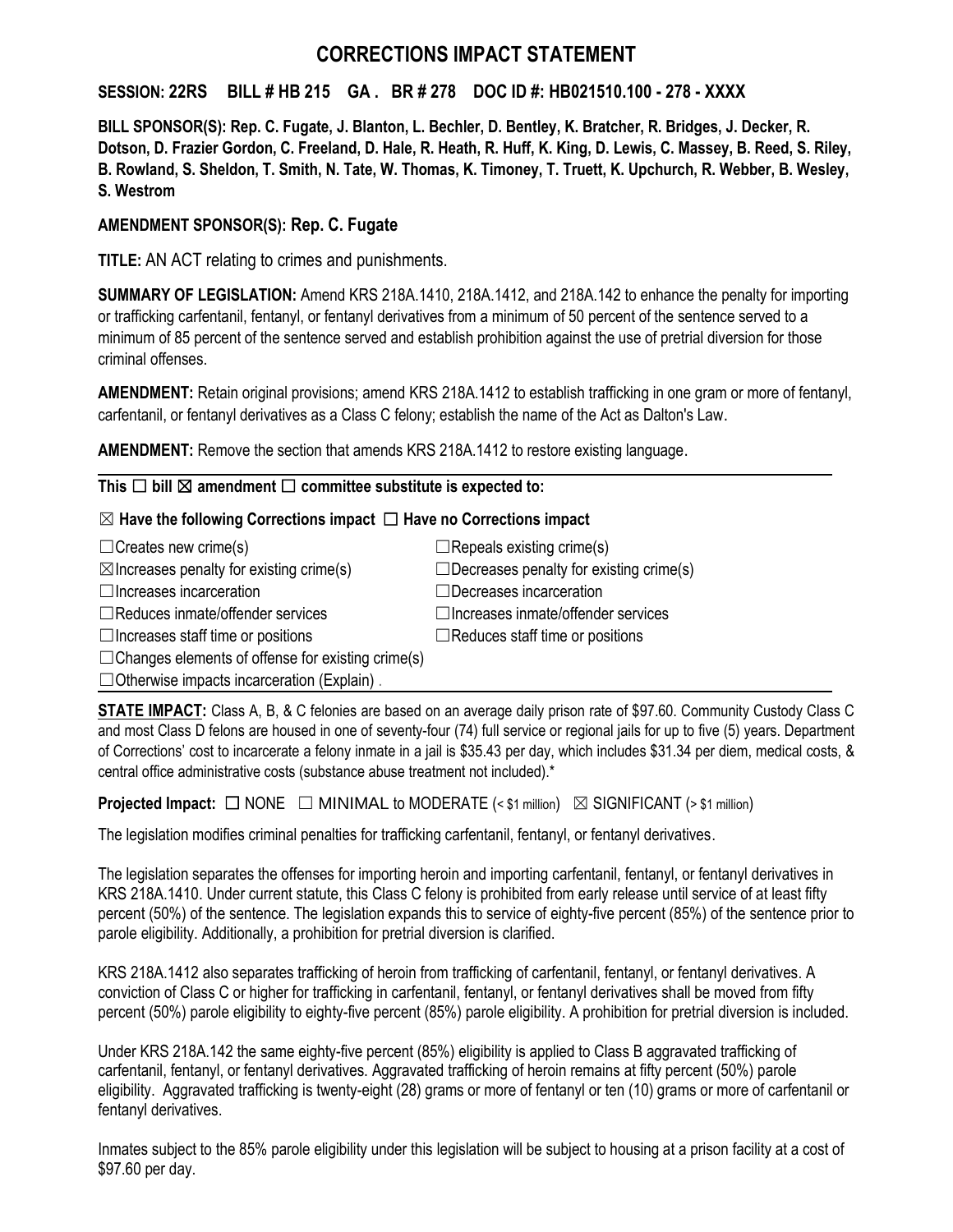The Department of Corrections currently has thirty-five (35) inmates serving on KRS 218A.1410 Importing Heroin. Offenses specific to fentanyl cannot currently be identified for this offense.

Under Trafficking in a Controlled Substances, KRS 218A.1412, for those for which the controlled substance is specified, the Department is able to identify 209 individuals for trafficking in carfentanil, fentanyl, or fentanyl derivatives.

These individuals have an average sentence length of 3,268 days and are currently subject to fifty percent (50%) parole eligibility. They would serve an additional 1,144 days to reach eighty-five percent (85%) parole eligibility. The additional number of days would translate into an additional cost of \$111,634.88 for each inmate. (*note: inmates may not be paroled at time of parole eligibility.*)

Of 479 inmates with convictions for KRS 218A.142 Aggravated Trafficking, five (5) inmates are incarcerated specifically for Aggravated Trafficking of Fentanyl or Carfentanil.

Aggravating Trafficking for Fentanyl//Carfentanil inmates have an average sentence length of sixteen point six years (16.6) years (6,068 days). This correlates to an average number of 3,034 days of incarceration at fifty percent (50%) parole eligibility, and an increase to 5,158 days to reach eighty-five percent (85%) parole eligibility. The additional number of days would translate into an additional cost of \$207,282.88 for each inmate. (*note: inmates may not be paroled at time of parole eligibility.*)

AOC reports eight (8) convictions in FY21 under 218A.1412 Aggravated Trafficking of Carfentanil, Fentanyl, or Fentanyl derivatives.

The increased incarceration days under the legislation would be a significant increase in cost for offenders convicted for importing, trafficking, or aggravated trafficking of carfentanil, fentanyl, or fentanyl derivatives.

Cost to Incarcerate A Class C Felony sentence is 5 to 10 years. 10 Class C Felons cost KY \$1,781,195.88 to \$3,562,391.76 1 Class C Felon costs KY \$178,119.59 to \$356,239.18 100 Class C Felons cost KY \$17,811,958.80 to \$35,623,917.60 A Class B Felony sentence is 10 to 20 years. 10 Class B Felons cost KY \$3,562,391.76 to \$7,124,783.52 1 Class B Felon costs KY \$356,239.18 to \$712,478.35 100 Class B Felons cost KY \$35,623,917.60 to \$71,247,835.20

**LOCAL IMPACT:** Local governments are responsible for the cost of incarcerating individuals charged with Class A or B misdemeanors and felony defendants until disposition of the case. The estimated impact will be based on the \$35.43 cost to incarcerate for the Department of Corrections, including \$31.34 per diem and medical that DOC pays jails to house felony offenders. This cost to incarcerate may not be the actual housing cost for the jail.\*

**Projected Impact:**  $\Box$  NONE  $\boxtimes$  MINIMAL to MODERATE (< \$1 million)  $\Box$  SIGNIFICANT (> \$1 million)

With the increased parole eligibility date proposed in the legislation, offenders convicted of importing or trafficking carfentanil, fentanyl, or fentanyl derivatives would not be eligible for community custody until they are within forty-eight (48) months of their parole eligibility date, resulting in fewer inmates eligible for housing at the local detention center.

#### **PROJECTED IMPACT FROM AMENDMENTS:**

. . . .

 $\Box$  NONE  $\Box$  MINIMAL to MODERATE (< \$1 million)  $\boxtimes$  SIGNIFICANT (> \$1 million) House Committee Substitute:

The Committee Substitute reduces the impact to incarceration by reducing the number of offenders who would receive the Class C felony and the associated increase from fifty percent (50%) to eighty-five percent (85%) parole eligibility.

The Committee Substitute modifies KRS 218A.1412 by adding the trafficking amount of one (1) gram of more of fentanyl, carfentanil, or fentanyl derivatives. This removes the applied penalty for any amount of fentanyl, carfentanil, or derivatives, therefore making:

2

.